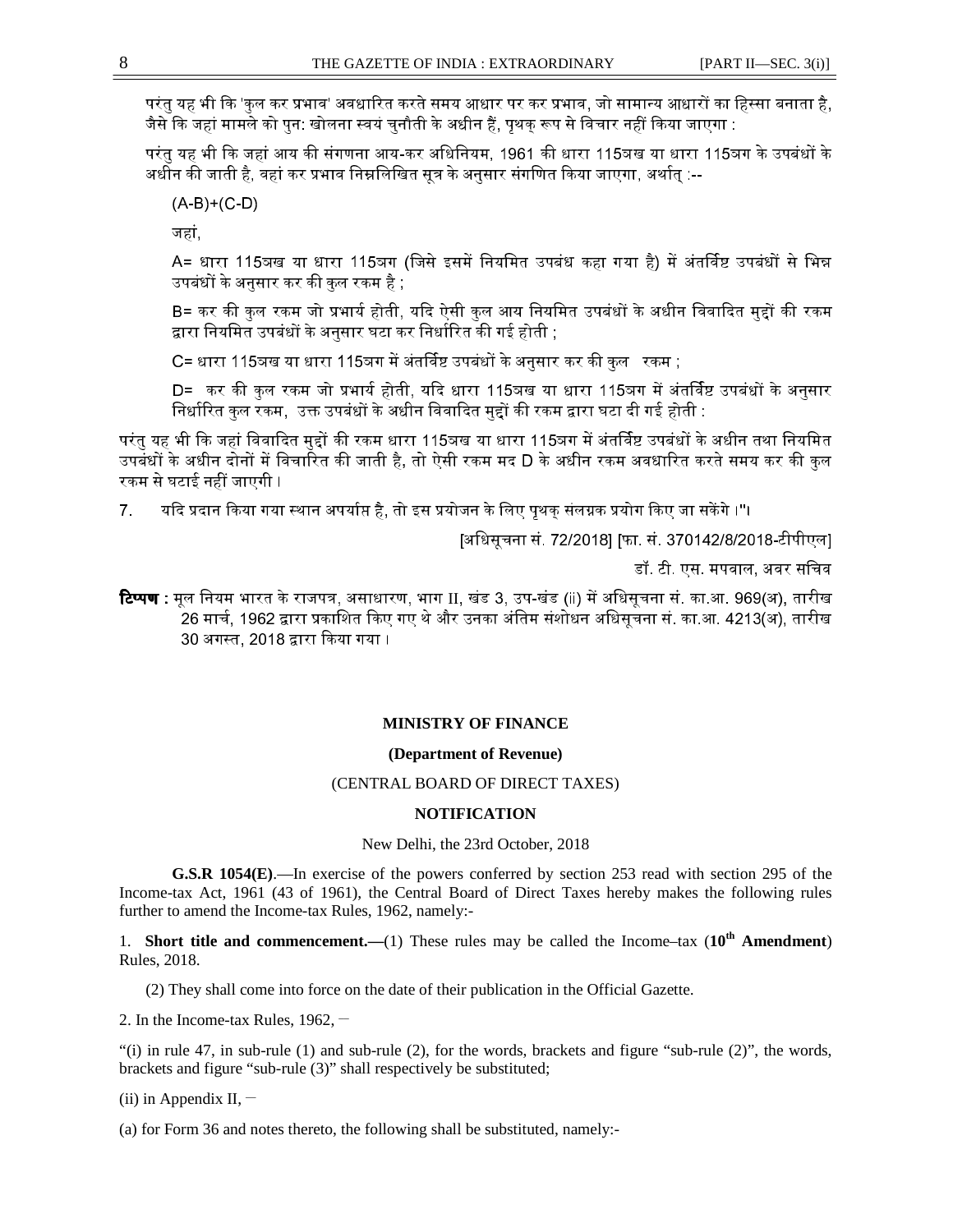# **"Form No. 36**

[See rule 47(1)]

# **Form of appeal to the Appellate Tribunal**

In the Income-tax Appellate Tribunal……………………….

Appeal No………….of………

…………………..... Versus ……………………

APPELLANT RESPONDENT

| Appellant's Personal Information  | Name/designation of the<br>Appellant (as applicable)     |                                                                                       |                     |  |  |
|-----------------------------------|----------------------------------------------------------|---------------------------------------------------------------------------------------|---------------------|--|--|
|                                   | PAN (if available)                                       |                                                                                       |                     |  |  |
|                                   | TAN (if applicable)                                      |                                                                                       |                     |  |  |
|                                   | Complete address for sending<br>notices                  |                                                                                       |                     |  |  |
|                                   | <b>State</b>                                             |                                                                                       |                     |  |  |
|                                   | Pin Code                                                 |                                                                                       |                     |  |  |
|                                   | Phone No. with STD code/<br>Mobile No.                   |                                                                                       |                     |  |  |
|                                   | <b>Email Address</b>                                     |                                                                                       |                     |  |  |
|                                   | Name or designation of the<br>Respondent (as applicable) |                                                                                       |                     |  |  |
|                                   |                                                          |                                                                                       | PAN (if available)  |  |  |
|                                   |                                                          |                                                                                       | TAN (if applicable) |  |  |
| Respondent's Personal Information | Complete address for sending<br>notices                  |                                                                                       |                     |  |  |
|                                   | <b>State</b>                                             |                                                                                       |                     |  |  |
|                                   | Pin Code                                                 |                                                                                       |                     |  |  |
|                                   | Phone No. with STD code/<br>Mobile No. (if available)    |                                                                                       |                     |  |  |
|                                   | Email Address (if available)                             |                                                                                       |                     |  |  |
| Details<br>Appeal                 | $\mathbf{1}$                                             | Assessment year in connection with which the appeal is<br>preferred                   |                     |  |  |
|                                   | $\overline{c}$                                           | Total income declared by the assesse for the assessment year<br>referred to in item 1 |                     |  |  |
|                                   | 3                                                        | Details of the order appealed against                                                 |                     |  |  |
|                                   |                                                          | Section and sub-section under which the order is passed<br>a                          |                     |  |  |
|                                   |                                                          | $\mathbf b$                                                                           | Date of order       |  |  |
|                                   |                                                          | Date of service or communication of the order<br>$\mathbf c$                          |                     |  |  |
|                                   | 4                                                        | Income-tax Authority passing the order appealed against                               |                     |  |  |
|                                   | 5                                                        | The State and District in which the jurisdictional Assessing<br>Officer is located    |                     |  |  |
|                                   | 6                                                        | Section and sub-section under which the original order is<br>passed                   |                     |  |  |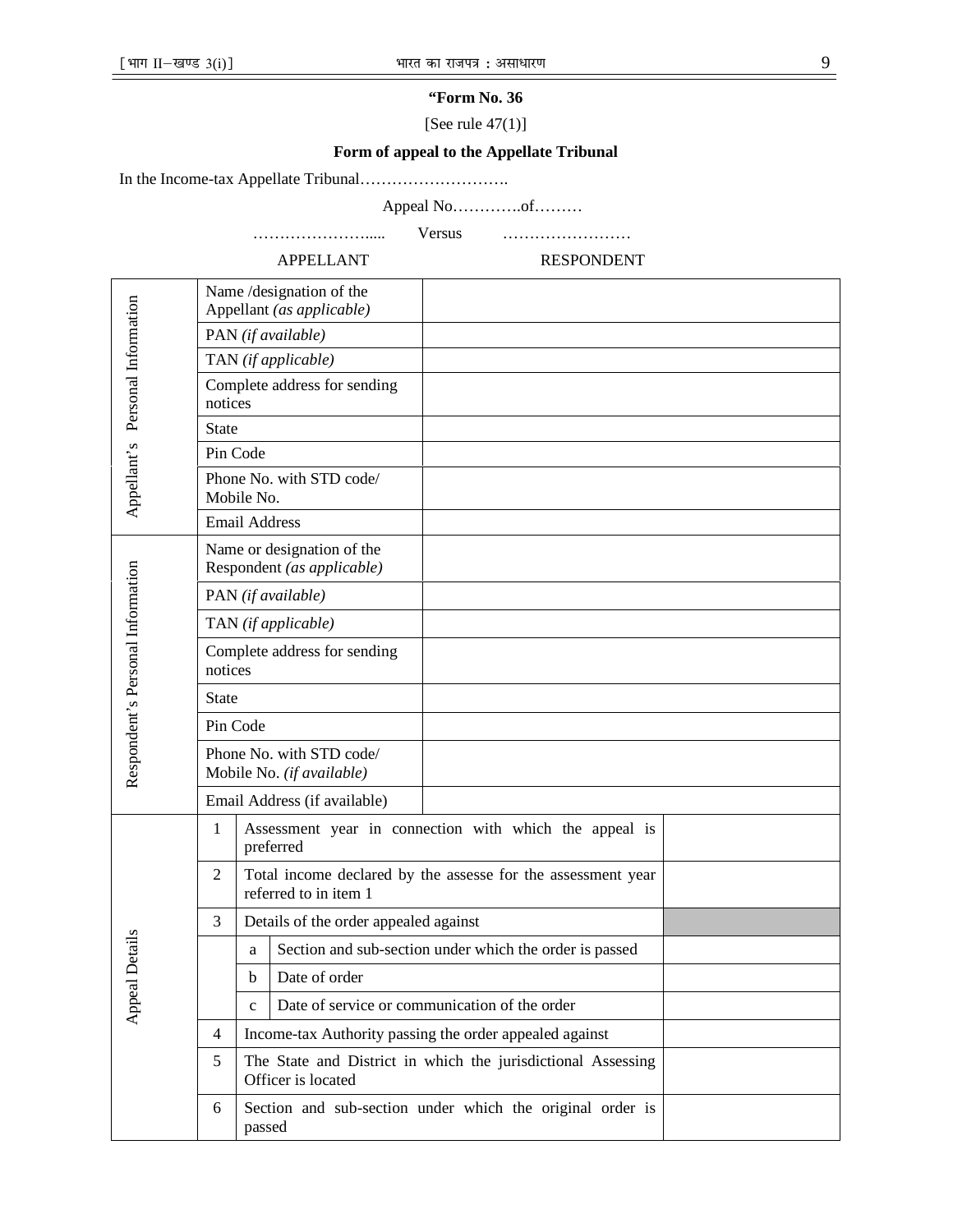|                            | 7  | If appeal relates to any assessment: -                                                                             |                                                                                                    |                                                        |         |                                                                     |
|----------------------------|----|--------------------------------------------------------------------------------------------------------------------|----------------------------------------------------------------------------------------------------|--------------------------------------------------------|---------|---------------------------------------------------------------------|
| Amounts disputed in appeal |    | a                                                                                                                  | Total income as computed by the Assessing Officer for<br>the assessment year referred to in item 1 |                                                        |         |                                                                     |
|                            |    | $\mathbf b$                                                                                                        | assessment                                                                                         | Total amount of additions or disallowances made in the |         |                                                                     |
|                            |    | $\mathbf{c}$                                                                                                       | Amount disputed in appeal                                                                          |                                                        |         |                                                                     |
|                            | 8  |                                                                                                                    | If appeal relates to any penalty:-                                                                 |                                                        |         |                                                                     |
|                            |    | Total amount of penalty imposed as per order<br>a                                                                  |                                                                                                    |                                                        |         |                                                                     |
|                            |    | b                                                                                                                  | Amount of penalty disputed in appeal                                                               |                                                        |         |                                                                     |
|                            | 9  | If appeal relates to any other matter:-                                                                            |                                                                                                    |                                                        |         |                                                                     |
|                            |    | a                                                                                                                  | Amount disputed in appeal                                                                          |                                                        |         |                                                                     |
| Grounds of Appeal          | 10 |                                                                                                                    | Grounds of Appeal                                                                                  |                                                        |         | Tax effect relating to<br>each Ground of appeal<br>(see note below) |
|                            |    | 1.                                                                                                                 |                                                                                                    |                                                        |         |                                                                     |
|                            |    | 2.                                                                                                                 |                                                                                                    |                                                        |         |                                                                     |
|                            |    | 3.                                                                                                                 |                                                                                                    |                                                        |         |                                                                     |
|                            |    |                                                                                                                    | Total tax effect (see note below)                                                                  |                                                        |         |                                                                     |
| Appeal filing<br>details   | 11 | Whether there is any delay in filing of appeal<br>(if yes, please attach application seeking condonation of delay) |                                                                                                    |                                                        |         | Yes/No                                                              |
|                            | 12 |                                                                                                                    | Details of Appeal Fees Paid                                                                        |                                                        |         |                                                                     |
|                            |    |                                                                                                                    | <b>BSR</b> Code                                                                                    | Date of payment                                        | S1. No. | Amount                                                              |
|                            |    |                                                                                                                    |                                                                                                    |                                                        |         |                                                                     |
|                            |    |                                                                                                                    |                                                                                                    |                                                        |         |                                                                     |

#### *Signed* **Signed**

(Authorised representative, if any) (Appellant)

Name: Name:

Designation: Designation:

# *Form of verification*

I,\_\_\_\_\_\_\_, the appellant, do hereby declare that what is stated above is true to the best of my information and belief.

Place Signature Signature

Date Name: Designation:

## **Notes:**

1. The memorandum of appeal shall be in triplicate and shall be accompanied by-

(a) two copies (at least one of which should be a certified copy) of the order appealed against, two copies of the relevant order of the Assessing Officer, two copies of the grounds of appeal or the grounds of objection before the first appellate authority or the Dispute Resolution Panel, two copies of the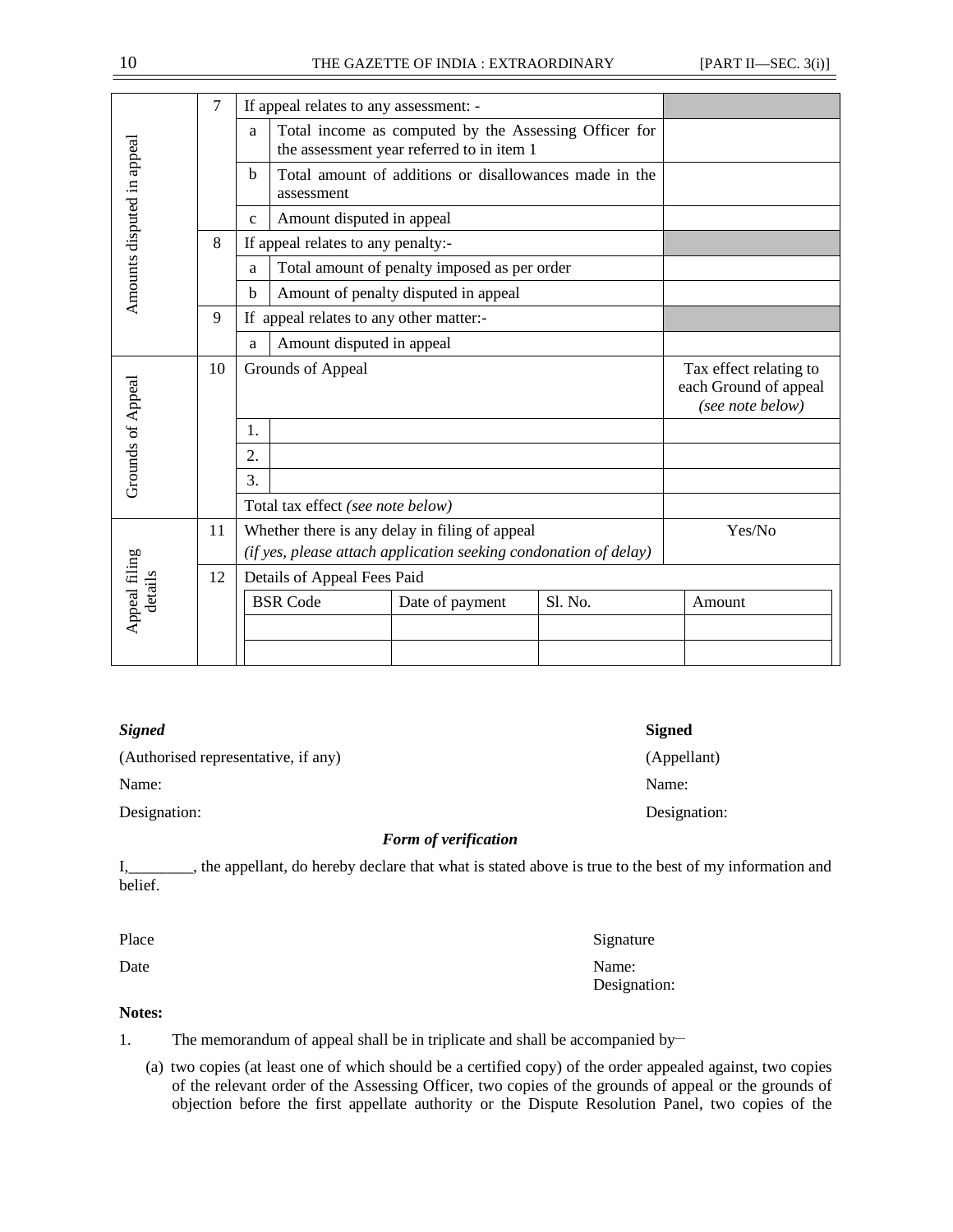statement of facts, if any, filed before the said appellate authority or the Dispute Resolution Panel, and also-

- (i) in the case of an appeal against an order levying penalty, two copies of the relevant assessment order;
- (ii) in the case of an appeal against an order under sub-section (3) of section 143 read with section 144A of the Income-tax Act, 1961, two copies of the directions issued under the said section 144A;
- (iii) in the case of an appeal against an order under section 147 of the Income-tax Act, 1961, two copies of the original assessment order, if any;
- (iv) in the case of an appeal against an assessment order made in pursuance of the directions of the Dispute Resolution Panel, the copy of Directions of the Dispute Resolution Panel.
- (b) two copies of the relevant order where an appeal is against an order passed by a Principal Chief Commissioner or Chief Commissioner or a Principal Director General or Director General or Principal Commissioner or Commissioner or Principal Director or Director.

2. (A) The memorandum of appeal by an assessee under sub-section (1) of section 253(1) of the Incometax Act, 1961 shall be accompanied by a fee of,  $-$ 

- (a) where the total income of the assessee as computed by the Assessing Officer, in the case to which the appeal relates, is one hundred thousand rupees or less, five hundred rupees;
- (b) where the total income of the assessee, computed as aforesaid, in the case to which the appeal relates is more than one hundred thousand rupees but not more than two hundred thousand rupees, one thousand five hundred rupees;
- (c) where the total income of the assessee, computed as aforesaid, in the case to which the appeal relates is more than two hundred thousand rupees, one per cent. of the assessed income, subject to a maximum of ten thousand rupees;
- (d) where the subject matter of an appeal relates to any matter, other than those specified in clauses (a), (b) and (c), five hundred rupees;
- (e) no fee shall be payable in the case of a memorandum of cross-objections;
- (f) an application for stay of demand shall be accompanied by a fee of five hundred rupees.

 (B) The fee may be credited in a branch of the authorised bank or a branch of the State Bank of India or a branch of the Reserve Bank of India after obtaining a challan and the copy of the challan in triplicate shall be sent to the Appellate Tribunal with the memorandum of appeal.

(C) The Appellate Tribunal shall not accept cheques, drafts, hundies or other negotiable instruments for the purpose of payment of the fee.

3. The memorandum of appeal shall be written in English or, if the appeal is filed in a Bench located in any State notified by the President of the Appellate Tribunal for the purposes of rule 5A of the Income-tax (Appellate Tribunal) Rules, 1963, then, at the option of the appellant, in Hindi, and shall set forth, concisely and under distinct heads, the grounds of appeal without any argument or narrative and such grounds should be numbered consecutively.

4. The Appeal number and year of appeal shall be filled in by the office of the Appellate Tribunal.

5. In column's seeking Appellant's and Respondent's information, the relevant data, as applicable shall be filled in properly.

*Illustration.***\_\_** for instance in case the Department is Appellant or Respondent, as the case may be, the designation of the officer filing the Appeal and details pertaining to his office may be filled, if available.

6. The *'Tax effect'* for the purpose of filling this Form shall be taken as the difference between the tax on the total income assessed and the tax that would have been chargeable had such total income been reduced by the amount of income in respect of the issues against which appeal is intended to be filed (i.e*. disputed issues)* including applicable surcharge and cess: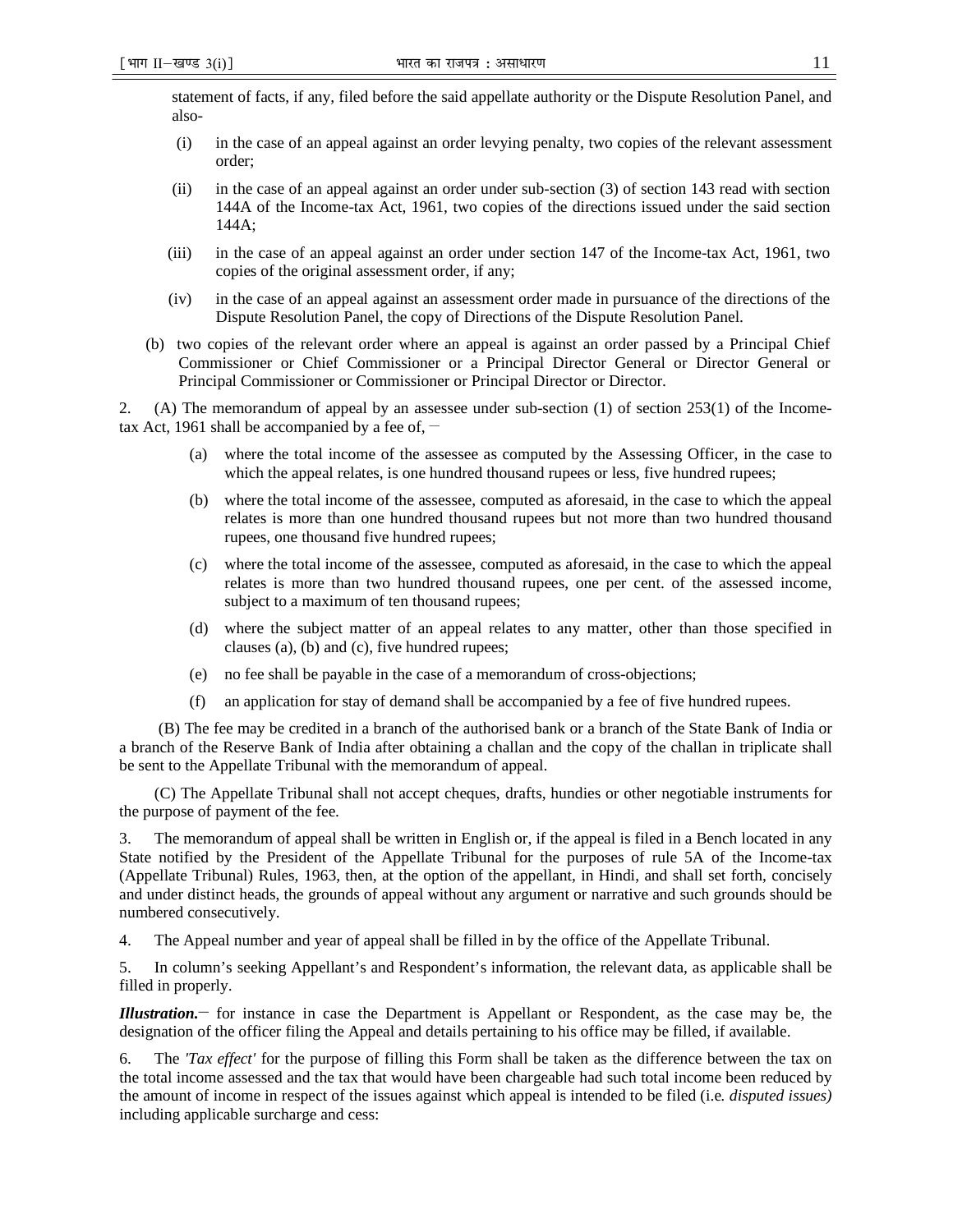**Provided** that the tax shall not include any interest thereon, except where chargeability of interest itself is in dispute and in case the chargeability of interest is the issue under dispute, the amount of interest shall be the tax effect:

**Provided** further that in cases where returned loss is reduced or assessed as income, the tax effect shall include notional tax on disputed issues:

**Provided** also that in case of penalty orders, the tax effect shall be the quantum of penalty deleted or reduced in the order to be appealed against:

**Provided** also that while determining 'total tax effect' the tax effect on grounds, which forms part of the common grounds, such as where reopening of the case itself is under challenge, shall not be considered separately:

**Provided** also that where income is computed under the provisions of section 115JB or section 115JC of the Income-tax Act, 1961, the '*tax effect*', shall be computed as per the following formula, namely:

 $(A-B) + (C-D)$ 

Where,

 $A =$  the total amount of tax as per the provisions other than the provisions contained in section 115JB or section 115JC (herein called regular provisions);

 $B =$  the total amount of tax that would have been chargeable had the total income assessed as per the regular provisions been reduced by the amount of the disputed issues under regular provisions;

 $C$  = the total amount of tax as per the provisions contained in section 115JB or section 115JC;

 $D =$  the total amount of tax that would have been chargeable had the total income assessed as per the provisions contained in section 115JB or section 115JC was reduced by the amount of disputed issues under the said provisions:

**Provided** also that where the amount of disputed issues is considered both under the provisions contained in section 115JB or section 115JC and under regular provisions, such amount shall not be reduced from total amount of tax while determining the amount under item D.

7. If the space provided is found insufficient, separate enclosures may be used for the purpose.";

(b) for Form 36A and notes thereto, the following shall be substituted, namely:-

### **"Form No. 36A**

[See rule  $47(2)$ ]

# **Form of memorandum of cross-objections to the Appellate Tribunal**

In the Income-tax Appellate Tribunal…………………….

Cross-objection No………….of……… …. ….

In Appeal No………………..of……… …. ….

…………………..... Versus ……………………

APPELLANT RESPONDENT

| Personal<br>Information<br>Appellant's | Name or designation of the<br>Appellant (as applicable) |  |
|----------------------------------------|---------------------------------------------------------|--|
|                                        | PAN (if available)                                      |  |
|                                        | $TAN$ (if applicable))                                  |  |
|                                        | for<br>address<br>Complete<br>sending notices           |  |
|                                        | <b>State</b>                                            |  |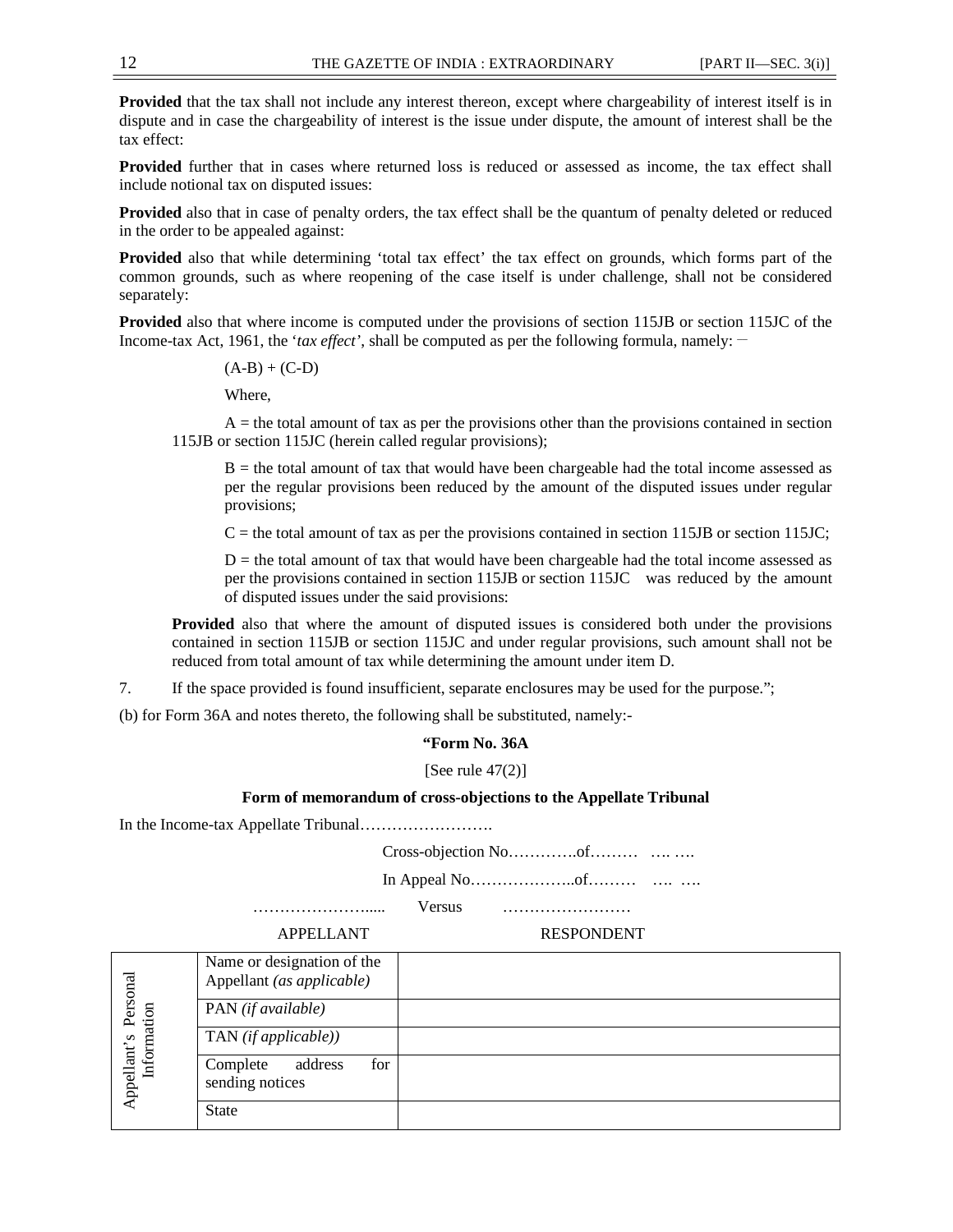|                                      | Pin Code                                                 |                                                                                                         |                                                              |
|--------------------------------------|----------------------------------------------------------|---------------------------------------------------------------------------------------------------------|--------------------------------------------------------------|
|                                      |                                                          | Phone No. with STD code/<br>Mobile No.                                                                  |                                                              |
|                                      |                                                          | <b>Email Address</b>                                                                                    |                                                              |
|                                      |                                                          |                                                                                                         |                                                              |
| Respondent's Personal Information    | Name or designation of the<br>Respondent (as applicable) |                                                                                                         |                                                              |
|                                      |                                                          | PAN (if available)                                                                                      |                                                              |
|                                      |                                                          | TAN (if applicable)                                                                                     |                                                              |
|                                      |                                                          | address<br>Complete<br>for<br>sending notices                                                           |                                                              |
|                                      | <b>State</b>                                             |                                                                                                         |                                                              |
|                                      | Pin Code                                                 |                                                                                                         |                                                              |
|                                      |                                                          | Phone No. with STD code/<br>Mobile No.(if available)                                                    |                                                              |
|                                      |                                                          | Email Address (if available)                                                                            |                                                              |
|                                      | $\mathbf{1}$                                             | Appeal number allotted by Tribunal to which the cross-<br>objection relates                             |                                                              |
|                                      | 2                                                        | Assessment year in connection with which the memorandum<br>of cross-objections is preferred             |                                                              |
|                                      | 3                                                        | Section under which the order appealed against was passed                                               |                                                              |
|                                      | 4                                                        | Total income declared by the assesse for the assessment year                                            |                                                              |
|                                      |                                                          | referred to in item 1                                                                                   |                                                              |
|                                      | 5                                                        | Income-tax Authority passing the order appealed against                                                 |                                                              |
| Appeal/Cross-objections Details      | 6                                                        | The State and District in which the jurisdictional Assessing<br>Officer is located                      |                                                              |
|                                      | 7                                                        | Date of receipt of notice of appeal filed by the appellant to the<br>Tribunal                           |                                                              |
|                                      | 8                                                        | If cross-objection relates to any assessment:-                                                          |                                                              |
|                                      |                                                          | Total income as computed by the Assessing Officer for<br>a<br>the assessment year referred to in item 1 |                                                              |
| Amounts disputed in cross-objections |                                                          | Total amount of additions or disallowances made in the<br>b<br>assessment                               |                                                              |
|                                      |                                                          | Amount disputed in cross-objection<br>$\mathbf c$                                                       |                                                              |
|                                      | 9                                                        | If cross-objection relates to any penalty:-                                                             |                                                              |
|                                      |                                                          | Total amount of penalty imposed as per order<br>a                                                       |                                                              |
|                                      |                                                          | Amount of penalty disputed in cross-objection<br>$\mathbf b$                                            |                                                              |
|                                      | 10                                                       | If appeal relates to any other matter:-                                                                 |                                                              |
|                                      |                                                          | Amount disputed in cross-objection<br>a                                                                 |                                                              |
| Grounds of<br>objections<br>cross    | 11                                                       | Grounds of cross-objections                                                                             | Tax effect relating to<br>each Ground of cross-<br>objection |
|                                      |                                                          |                                                                                                         | (see note below)                                             |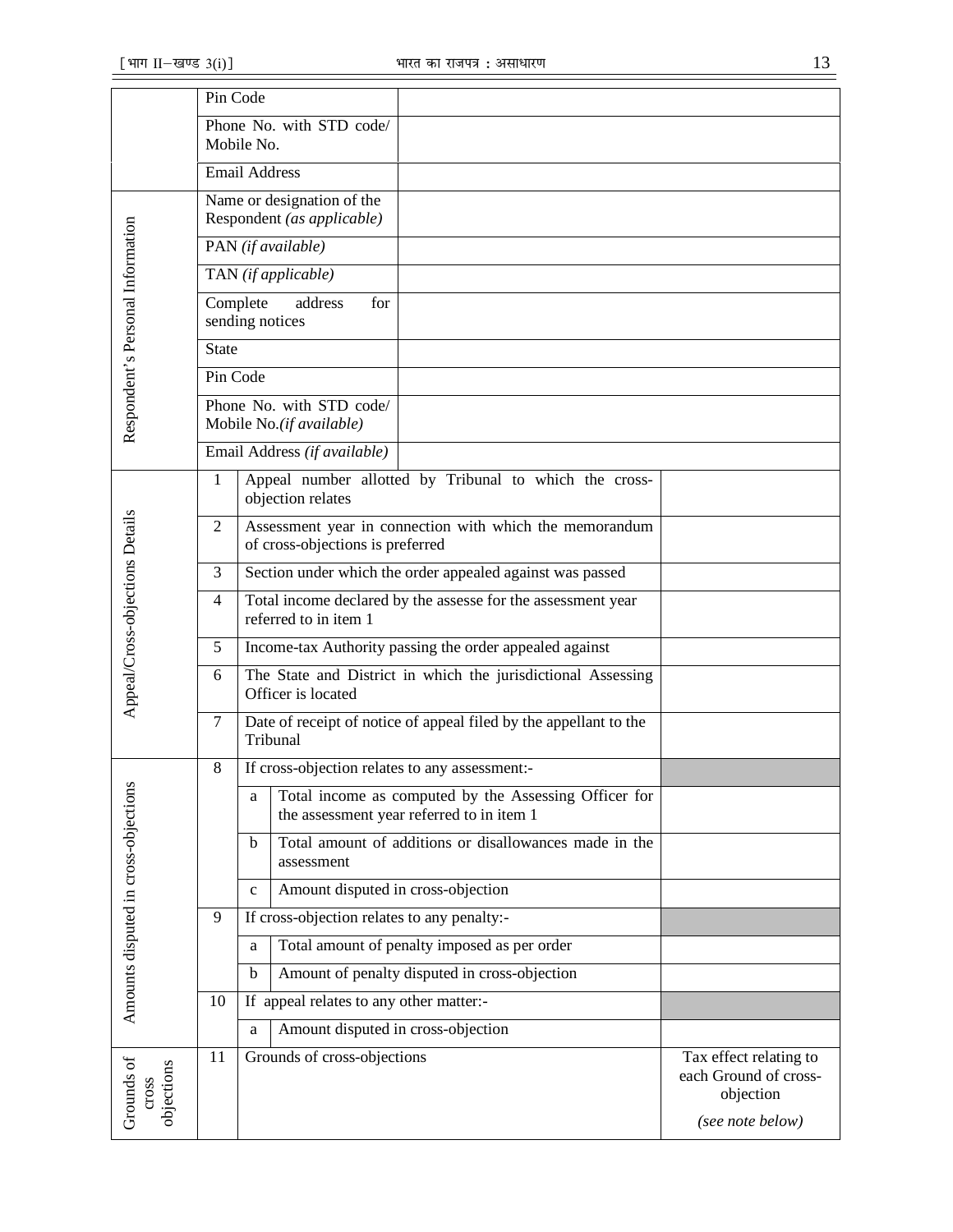|                          |    | 1.                                                               |        |
|--------------------------|----|------------------------------------------------------------------|--------|
|                          |    | 2.                                                               |        |
|                          |    | 3.                                                               |        |
|                          |    | Total tax effect (see note below)                                |        |
|                          | 12 | Whether there is delay in filing cross-objections                | Yes/No |
| Appeal filing<br>details |    | (if yes, please attach application seeking condonation of delay) |        |

| <b>Signed</b>                                 | Signed       |
|-----------------------------------------------|--------------|
| (Authorised representative, if any with name) | (Respondent) |
| Name:                                         | Name:        |
| Designation:                                  | Designation: |

## *Form of verification*

I,\_\_\_\_\_\_\_\_, the respondent, do hereby declare that what is stated above is true to the best of my information and belief.

| Place | Signature    |
|-------|--------------|
| Date  | Name:        |
|       | Designation: |

#### **Notes:**

1. The memorandum of cross-objections must be in triplicate.

2. The memorandum of cross-objections shall be written in English or, if the memorandum is filed in a Bench located in any State notified by the President of the Appellate Tribunal for the purposes of rule 5A of the Income-tax (Appellate Tribunal) Rules, 1963, then, at the option of the respondent, in Hindi, and shall set forth, concisely and under distinct heads, the cross-objections without any argument or narrative and such objections should be numbered consecutively.

3. The number and year of memorandum of cross-objections shall be filled in by the office of the Appellate Tribunal.

4. The Appeal number and year of appeal as allotted by the office of the Tribunal and appearing in the notice of appeal received by the respondent shall be filled in by the respondent.

5. In column seeking Respondents and Appellants information, the relevant data, as applicable, shall be filled in properly.

*Illustration.\_\_*for instance in case the department is Appellant or Respondent, as the case may be, the designation of the officer filing the cross-objections and details pertaining to his office may be filled, if available.

6. The *'Tax effect'* for the purpose of filling this Form shall be taken as the difference between the tax on the total income assessed and the tax that would have been chargeable had such total income been reduced by the amount of income in respect of the issues against which croos-objection is intended to be filed (i.e*. disputed issues)* including applicable surcharge and cess:

**Provided** that the tax shall not include any interest thereon, except where chargeability of interest itself is in dispute and in case the chargeability of interest is the issue under dispute, the amount of interest shall be the tax effect: